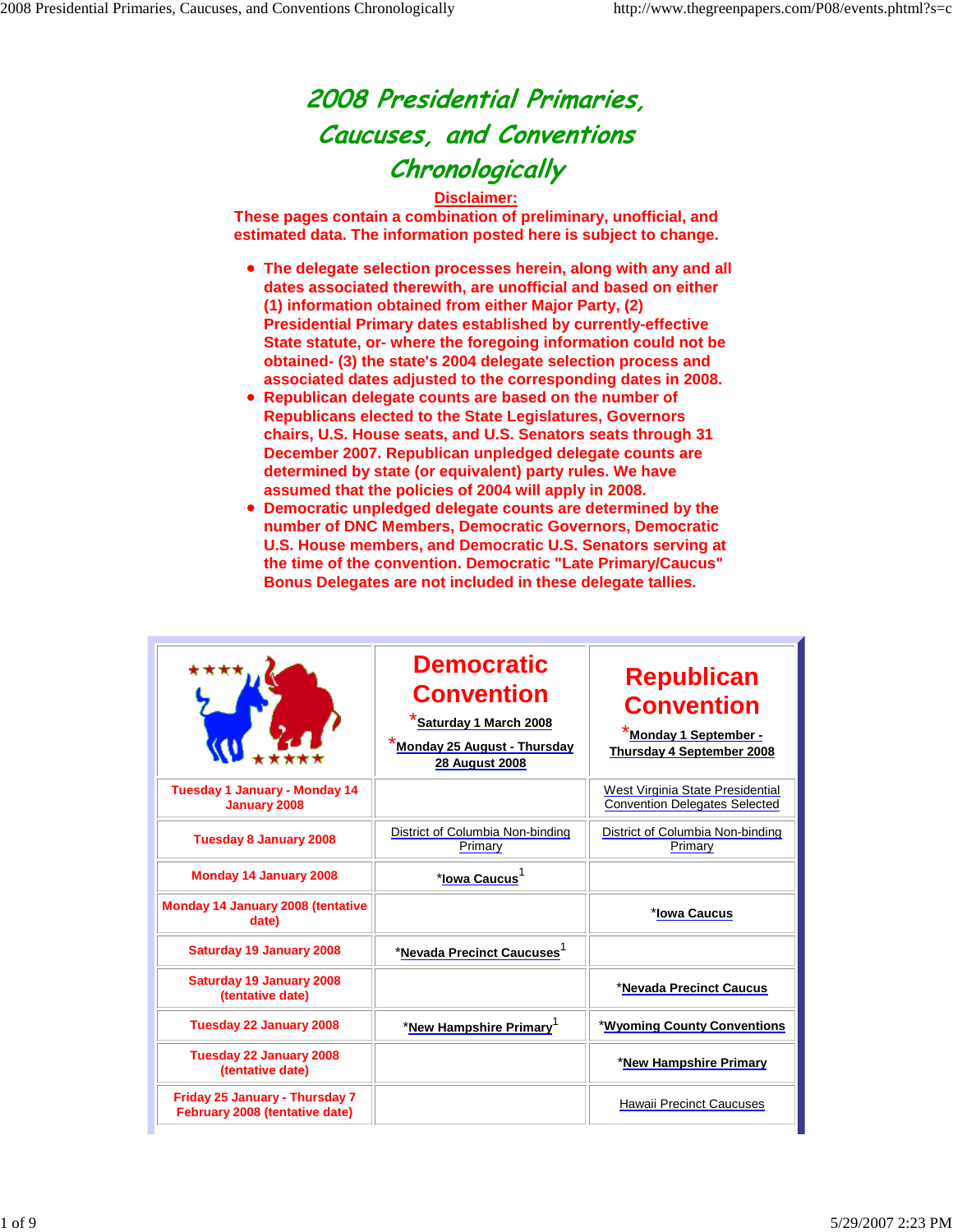|                                                                       | <b>Democratic</b><br><b>Convention</b><br>Saturday 1 March 2008<br><b>*Monda<u>y 25 August - Thursday</u></b><br><b>28 August 2008</b>                                                                                                                                                                                                                                                                                                                                                                                                                                                             | <b>Republican</b><br><b>Convention</b><br>Monday 1 September -<br><b>Thursday 4 September 2008</b>                                                                                                                                                                                    |
|-----------------------------------------------------------------------|----------------------------------------------------------------------------------------------------------------------------------------------------------------------------------------------------------------------------------------------------------------------------------------------------------------------------------------------------------------------------------------------------------------------------------------------------------------------------------------------------------------------------------------------------------------------------------------------------|---------------------------------------------------------------------------------------------------------------------------------------------------------------------------------------------------------------------------------------------------------------------------------------|
| <b>Tuesday 29 January 2008</b>                                        | *Florida Primary <sup>1</sup><br>*South Carolina Party-run<br>Primary <sup>1</sup>                                                                                                                                                                                                                                                                                                                                                                                                                                                                                                                 |                                                                                                                                                                                                                                                                                       |
| <b>Tuesday 29 January 2008</b><br>(tentative date)                    |                                                                                                                                                                                                                                                                                                                                                                                                                                                                                                                                                                                                    | *Florida Primary                                                                                                                                                                                                                                                                      |
| Friday 1 February - Sunday 3<br>February 2008                         |                                                                                                                                                                                                                                                                                                                                                                                                                                                                                                                                                                                                    | *Maine Municipal Caucuses                                                                                                                                                                                                                                                             |
| <b>Saturday 2 February 2008</b><br>(tentative date)                   |                                                                                                                                                                                                                                                                                                                                                                                                                                                                                                                                                                                                    | *South Carolina Primary                                                                                                                                                                                                                                                               |
| <b>Tuesday 5 February 2008</b>                                        | *Alaska Precinct / House District<br>Caucuses <sup>1</sup><br>*Arizona Primary <sup>1</sup><br>* <u>Arkansas Primary</u> <sup>1</sup><br>*California Primary<br><b>*Connecticut Primary</b> <sup>1</sup><br>*Delaware Primary <sup>1</sup><br>*Georgia Primary<br>*Idaho County Caucus <sup>1</sup><br>*Illinois Primary<br>*Missouri Primary <sup>1</sup><br>*New Jersey Primary <sup>1</sup><br>*New Mexico Party-run Primary <sup>1</sup><br>*New York Primary<br>*Oklahoma Primary<br>*Tennessee Primary<br>*Utah Primary <sup>1</sup><br>* <u>Kansas Local Unit Conventi</u> ons <sup>1</sup> | *California Primary<br>*Illinois Primary<br>*New Jersey Primary<br>*New York Primary<br>*West Virginia State Presidential<br>Convention<br>*Michigan Party-run Primary                                                                                                                |
| <b>Tuesday 5 February - Tuesday 12</b><br>February 2008               | *Democrats Abroad Local<br>Caucuses <sup>1</sup>                                                                                                                                                                                                                                                                                                                                                                                                                                                                                                                                                   |                                                                                                                                                                                                                                                                                       |
| <b>Tuesday 5 February 2008</b><br>(tentative date)                    | *Alabama Primary <sup>1</sup><br>* <u>Colorado Precinct Cauc</u> us <sup>1</sup><br>*North Dakota Precinct<br>Caucuses <sup>1</sup>                                                                                                                                                                                                                                                                                                                                                                                                                                                                | * <u>Alabama Primary</u><br>*Arkansas Primary<br>*Connecticut Primary<br>*Delaware Party-run Primary<br>*Georgia Primary<br>*Missouri Primary<br>North Dakota Caucus<br><b>Oklahoma Primary</b><br>*Tennessee Primary<br>*Utah Primary<br>*Alaska Precinct Caucus<br>*Arizona Primary |
| <b>Wednesday 6 February - Sunday 6</b><br>April 2008 (tentative date) |                                                                                                                                                                                                                                                                                                                                                                                                                                                                                                                                                                                                    | Virginia Local Mass Meetings,<br>Party Canvasses, Conventions                                                                                                                                                                                                                         |
| <b>Saturday 9 February 2008</b>                                       | *Louisiana Party-Run Primary <sup>1</sup><br>*Nebraska Precinct Caucus <sup>1</sup><br>* <u>Washington Precinct Caucuses</u> <sup>1</sup><br><b>Michigan Party-run Primary/</b><br>$\frac{Caucus^1}{2}$                                                                                                                                                                                                                                                                                                                                                                                            | <b>Washington Precinct Caucuses</b>                                                                                                                                                                                                                                                   |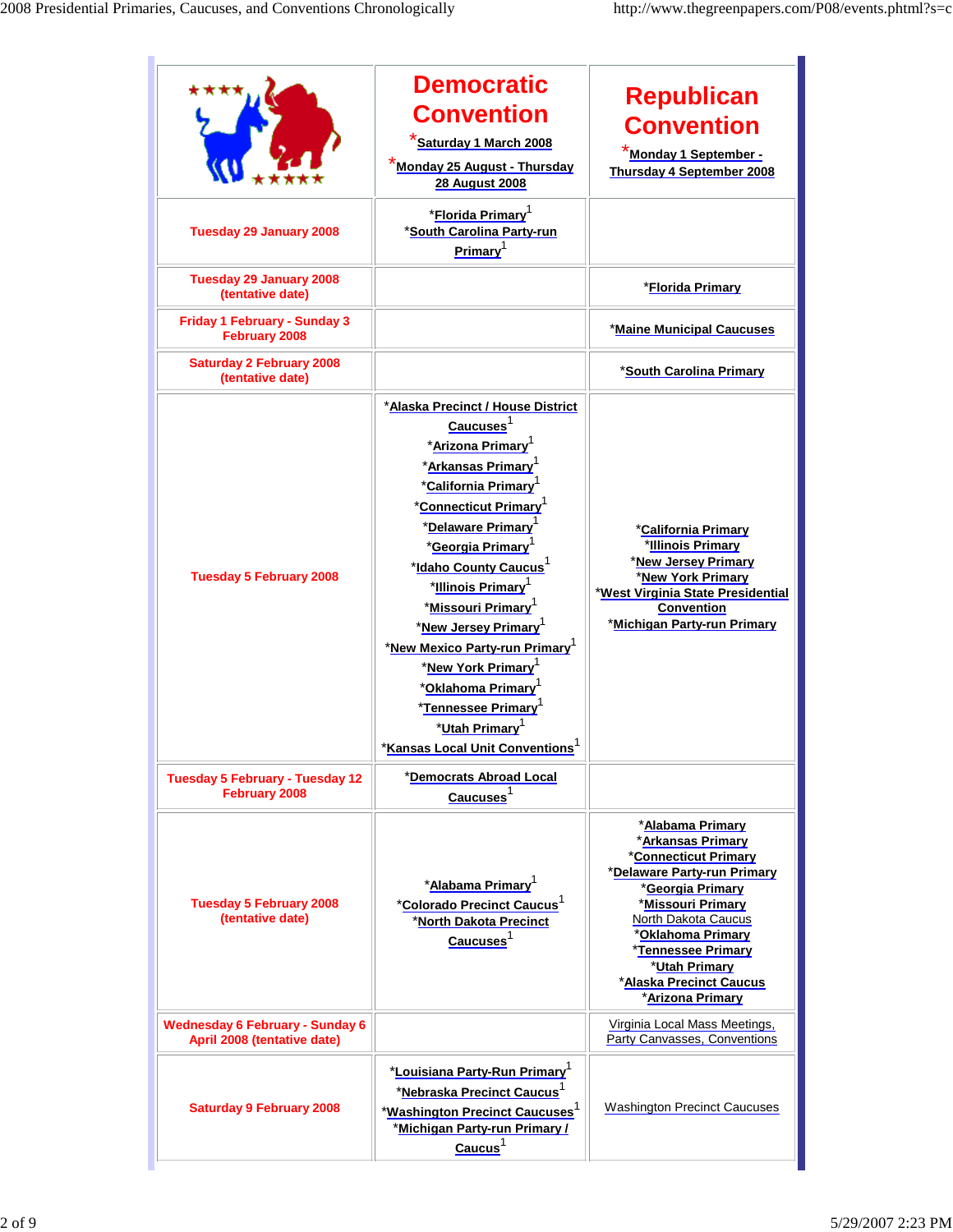|                                                                          | <b>Democratic</b><br><b>Convention</b><br>Saturday 1 March 2008<br>Monday 25 August - Thursday<br><b>28 August 2008</b>                                                                         | <b>Republican</b><br><b>Convention</b><br>Monday 1 September -<br>Thursday 4 September 2008 |
|--------------------------------------------------------------------------|-------------------------------------------------------------------------------------------------------------------------------------------------------------------------------------------------|---------------------------------------------------------------------------------------------|
| <b>Saturday 9 February 2008</b><br>(tentative date)                      | *District of Columbia Ward<br>Caucus <sup>1</sup>                                                                                                                                               | *Louisiana Primary<br>Louisiana District Caucuses                                           |
| <b>Sunday 10 February 2008</b>                                           | * <u>Maine Municipal Caucu</u> ses <sup>1</sup>                                                                                                                                                 |                                                                                             |
| <b>Tuesday 12 February 2008</b>                                          | *Maryland Primary <sup>1</sup><br>*Virginia Primary <sup>1</sup>                                                                                                                                |                                                                                             |
| <b>Tuesday 12 February 2008</b><br>(tentative date)                      |                                                                                                                                                                                                 | *District of Columbia Caucus<br>*Maryland Primary<br>*Virginia Primary                      |
| <b>Saturday 16 February - Thursday</b><br>13 March 2008 (tentative date) |                                                                                                                                                                                                 | <b>Alaska District Conventions</b>                                                          |
| <b>Saturday 16 February 2008</b><br>(tentative date)                     |                                                                                                                                                                                                 | *Guam Territorial Caucus                                                                    |
| <b>Tuesday 19 February 2008</b>                                          | *Hawaii Precinct Caucus <sup>1</sup><br>*Wisconsin Primary <sup>1</sup><br>Washington Non-binding primary                                                                                       | *Washington Primary                                                                         |
| Tuesday 19 February - Friday 14<br>March 2008 (tentative date)           | North Dakota Legislative District<br>Conventions                                                                                                                                                |                                                                                             |
| <b>Tuesday 19 February 2008</b><br>(tentative date)                      |                                                                                                                                                                                                 | *Wisconsin Primary                                                                          |
| <b>Wednesday 20 February - Monday</b><br>17 March 2008 (tentative date)  | <b>Colorado County Assemblies and</b><br>Conventions                                                                                                                                            |                                                                                             |
| <b>Saturday 23 February 2008</b>                                         | Nevada County Conventions<br>Oklahoma State Convention                                                                                                                                          |                                                                                             |
| <b>Saturday 23 February 2008</b><br>(tentative date)                     |                                                                                                                                                                                                 | *American Samoa Territorial<br><b>Caucus</b><br>*Virgin Islands Territorial<br>Caucus       |
| <b>Sunday 24 February 2008</b><br>(tentative date)                       |                                                                                                                                                                                                 | *Puerto Rico Primary                                                                        |
| <b>Tuesday 26 February 2008</b>                                          | Michigan State Run Non-binding<br>Primary                                                                                                                                                       |                                                                                             |
| <b>Tuesday 26 February 2008</b><br>(tentative date)                      |                                                                                                                                                                                                 | Michigan State Run Non-binding<br>Primary                                                   |
| March - June 2008 (tentative date)                                       |                                                                                                                                                                                                 | *Northern Marianas Place Holder                                                             |
| <b>Saturday 1 March 2008</b>                                             | Alabama State Democratic<br><b>Executive Committee Meeting</b>                                                                                                                                  |                                                                                             |
| <b>Saturday 1 March 2008 (tentative</b><br>date)                         | District of Columbia District<br>Conventions                                                                                                                                                    | Iowa County Conventions                                                                     |
| <b>Tuesday 4 March 2008</b>                                              | *Massachusetts Primary <sup>1</sup><br><u>*Minnesota Precinct Caucuses <math>^\text{1}</math></u><br>*Ohio Primary <sup>1</sup><br>*Texas Primary <sup>1</sup><br>*Vermont Primary <sup>1</sup> |                                                                                             |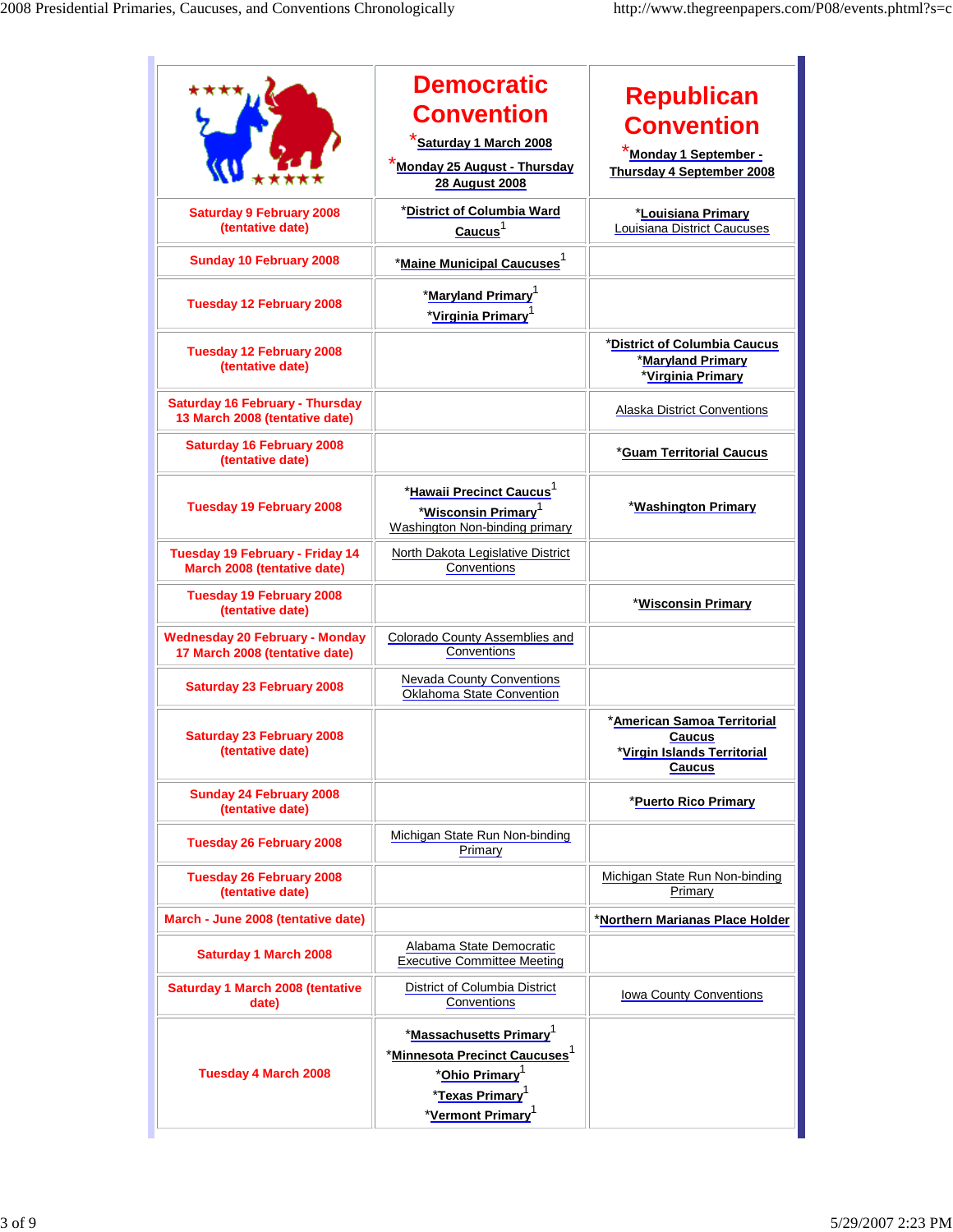|                                                                       | <b>Democratic</b><br><b>Convention</b><br><b>*Saturday 1 March 2008</b><br><b>Monday 25 August - Thursday</b><br><b>28 August 2008</b>                       | <b>Republican</b><br><b>Convention</b><br>Monday 1 September -<br>Thursday 4 September 2008                                                                       |
|-----------------------------------------------------------------------|--------------------------------------------------------------------------------------------------------------------------------------------------------------|-------------------------------------------------------------------------------------------------------------------------------------------------------------------|
| <b>Tuesday 4 March 2008 (tentative</b><br>date)                       | *Rhode Island Primary <sup>1</sup>                                                                                                                           | *Massachusetts Primary<br>Minnesota Precinct Caucuses /<br>non-binding straw poll<br>*Ohio Primary<br>*Rhode Island Primary<br>*Vermont Primary<br>*Texas Primary |
| <b>Saturday 8 March 2008</b>                                          | Arizona Regional Caucuses<br>*Arkansas Special State<br>Convention<br><b>Tennessee State Executive</b><br>Committee<br>*Wyoming County Caucuses <sup>1</sup> |                                                                                                                                                                   |
| Monday 10 March 2008 (tentative<br>date)                              | *American Samoa Territorial<br>Convention <sup>1</sup>                                                                                                       |                                                                                                                                                                   |
| Tuesday 11 March 2008 (tentative<br>date)                             | *Mississippi Primary <sup>1</sup>                                                                                                                            | *Mississippi Primary                                                                                                                                              |
| Thursday 13 March - Saturday 15<br>March 2008 (tentative date)        |                                                                                                                                                              | *Alaska Convention                                                                                                                                                |
| Friday 14 March - Friday 28 March<br>2008 (tentative date)            |                                                                                                                                                              | <b>Nevada County Conventions</b>                                                                                                                                  |
| Saturday 15 March - Friday 11<br><b>April 2008</b>                    | *Democrats Abroad Regional<br><b>Caucuses</b>                                                                                                                |                                                                                                                                                                   |
| <b>Saturday 15 March - Saturday 19</b><br>April 2008 (tentative date) |                                                                                                                                                              | Minnesota BPOU Conventions                                                                                                                                        |
| <b>Wednesday 19 March 2008</b>                                        | <b>Connecticut Post Primary Caucus</b>                                                                                                                       |                                                                                                                                                                   |
| <b>Saturday 22 March 2008</b>                                         | <b>Texas County and Senate District</b><br>Conventions                                                                                                       |                                                                                                                                                                   |
| <b>Saturday 22 March - Saturday 26</b><br>April 2008 (tentative date) |                                                                                                                                                              | North Carolina District Conventions                                                                                                                               |
| <b>Saturday 22 March - Saturday 3</b><br>May 2008 (tentative date)    |                                                                                                                                                              | <b>Washington County Conventions</b>                                                                                                                              |
| Wednesday 26 March 2008                                               | <b>Iowa County Conventions</b><br><b>Connecticut State Central</b><br>Committee                                                                              |                                                                                                                                                                   |
| Saturday 29 March 2008                                                | Michigan District Conventions                                                                                                                                |                                                                                                                                                                   |
| Thursday 3 April - Sunday 6 April<br>2008 (tentative date)            |                                                                                                                                                              | <b>*North Dakota State Convention</b>                                                                                                                             |
| Friday 4 April - Sunday 6 April<br>2008 (tentative date)              | *North Dakota State Convention                                                                                                                               |                                                                                                                                                                   |
| <b>Saturday 5 April 2008</b>                                          | Delaware State Convention<br>*Missouri State Committee<br>Washington Legislative District<br>Caucuses                                                        |                                                                                                                                                                   |
| Saturday 5 April - Saturday 19<br>April 2008 (tentative date)         |                                                                                                                                                              | Arizona District and Country<br>Conventions                                                                                                                       |
| <b>Saturday 5 April 2008 (tentative</b><br>date)                      |                                                                                                                                                              | *Tennessee State Executive<br><b>Committee</b>                                                                                                                    |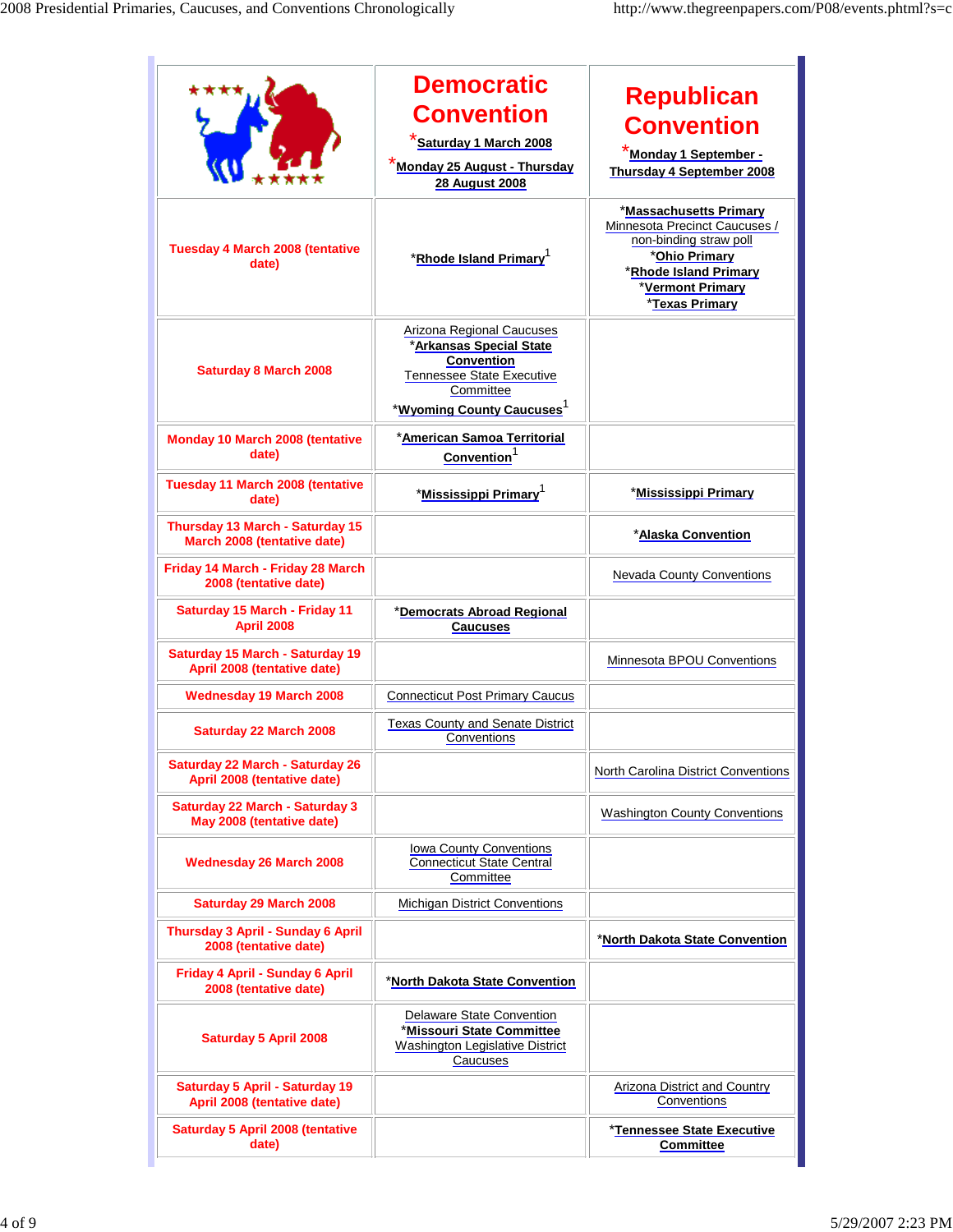|                                                            | <b>Democratic</b><br><b>Convention</b><br>Saturday 1 March 2008<br>Monday 25 August - Thursday<br><b>28 August 2008</b>                         | <b>Republican</b><br><b>Convention</b><br><u>*Monday 1 September -</u><br><b>Thursday 4 September 2008</b> |
|------------------------------------------------------------|-------------------------------------------------------------------------------------------------------------------------------------------------|------------------------------------------------------------------------------------------------------------|
| <b>Tuesday 8 April 2008 (tentative</b><br>date)            |                                                                                                                                                 | <b>Colorado Precinct Caucuses</b>                                                                          |
| <b>Saturday 12 April 2008</b>                              | *Democrats Abroad Global<br><b>Convention</b><br>Kansas District Conventions                                                                    |                                                                                                            |
| Friday 18 April - Sunday 20 April<br>2008                  | *Nevada State Convention                                                                                                                        |                                                                                                            |
| <b>Saturday 19 April 2008</b>                              | Arizona State Convention<br><b>Washington County Conventions</b><br>and Legislative District Caucuses<br><b>New Mexico District Conventions</b> |                                                                                                            |
| Saturday 19 April 2008 (tentative<br>date)                 | *Virgin Islands Territorial<br>Convention <sup>1</sup>                                                                                          |                                                                                                            |
| Tuesday 22 April 2008                                      | *Pennsylvania Primary <sup>1</sup>                                                                                                              |                                                                                                            |
| Tuesday 22 April 2008 (tentative<br>date)                  |                                                                                                                                                 | *Pennsylvania Primary                                                                                      |
| Thursday 24 April 2008 (tentative<br>date)                 | *District of Columbia State<br><b>Committee</b>                                                                                                 |                                                                                                            |
| Friday 25 April - Saturday 17 May<br>2008 (tentative date) |                                                                                                                                                 | <b>Colorado County Assemblies</b>                                                                          |
| Saturday 26 April 2008                                     | *Iowa District Conventions<br>New Mexico State Central<br>Committee<br><b>New Hampshire State Convention</b>                                    |                                                                                                            |
| Saturday 26 April 2008 (tentative<br>date)                 | *Guam Territorial Convention <sup>1</sup>                                                                                                       | Iowa District Statutory Caucus                                                                             |
| Thursday 1 May 2008                                        | *Maryland State Democratic<br><b>Central Committee Meeting</b>                                                                                  |                                                                                                            |
| Thursday 1 May - Saturday 3 May<br>2008 (tentative date)   |                                                                                                                                                 | *Nevada District Meetings and<br><b>State Convention</b>                                                   |
| Saturday 3 May 2008                                        | South Carolina State Convention<br>Louisiana State Convention                                                                                   |                                                                                                            |
| Saturday 3 May - Saturday 24 May<br>2008 (tentative date)  |                                                                                                                                                 | *Minnesota District Conventions                                                                            |
| <b>Saturday 3 May 2008 (tentative</b><br>date)             | *Colorado District Conventions                                                                                                                  |                                                                                                            |
| Monday 5 May 2008                                          | Illinois National Convention<br>delegation meeting                                                                                              |                                                                                                            |
| Tuesday 6 May 2008                                         | *Indiana Primary <sup>1</sup><br>* <u>North Carolina Primary</u> <sup>1</sup><br>*West Virginia Primary <sup>1</sup>                            |                                                                                                            |
| <b>Tuesday 6 May 2008 (tentative</b><br>date)              |                                                                                                                                                 | *Indiana Primary<br>*North Carolina Primary                                                                |
| Thursday 8 May - Saturday 10 May<br>2008 (tentative date)  |                                                                                                                                                 | *Wyoming Convention                                                                                        |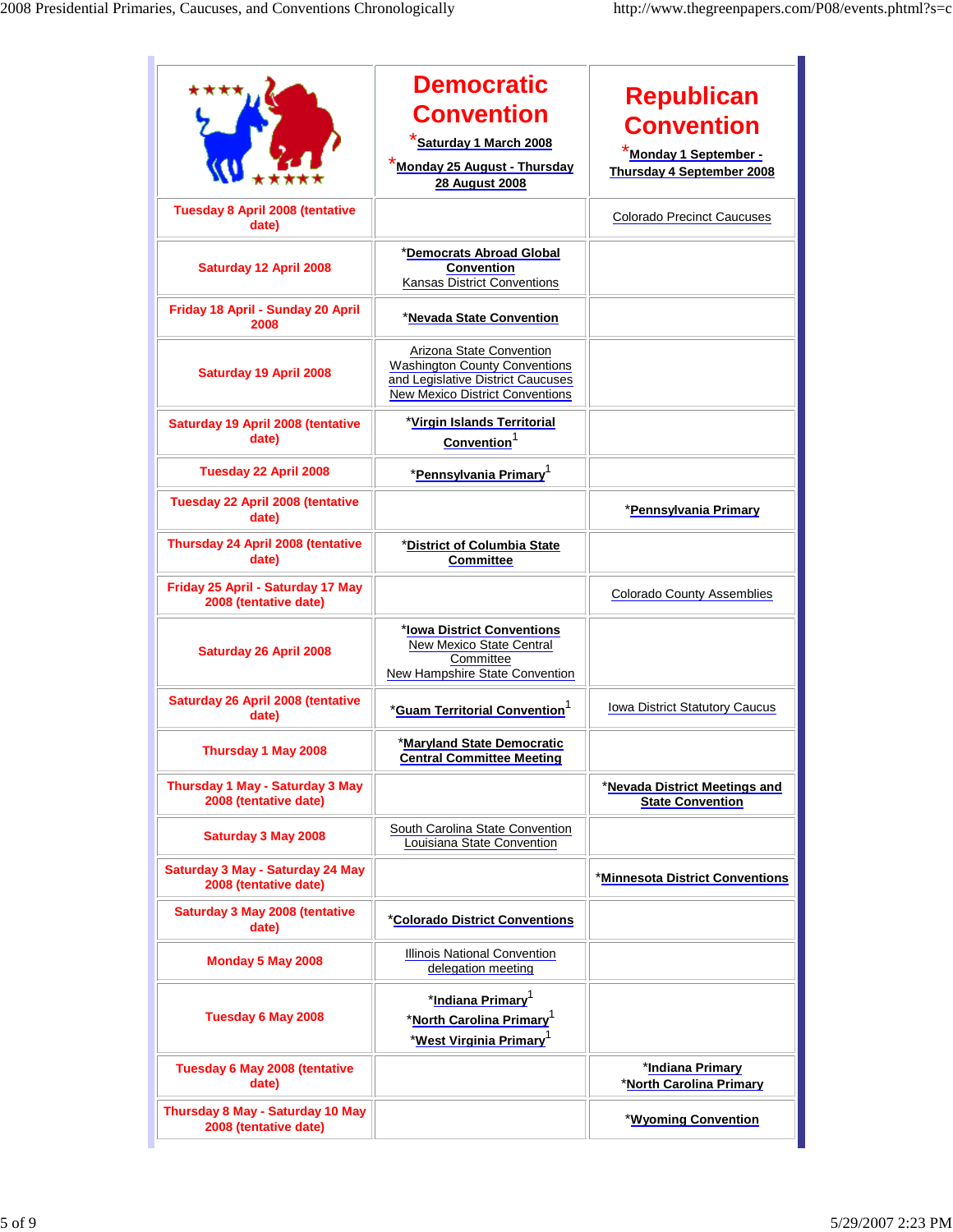|                                                            | <b>Democratic</b><br><b>Convention</b><br><u>Saturday 1 March 2008</u><br><b>*Monday 25 August - Thursday</b><br><b>28 August 2008</b>             | <b>Republican</b><br><b>Convention</b><br>Monday 1 September -<br>Thursday 4 September 2008 |
|------------------------------------------------------------|----------------------------------------------------------------------------------------------------------------------------------------------------|---------------------------------------------------------------------------------------------|
| Friday 9 May - Saturday 10 May<br>2008                     | Utah State Convention                                                                                                                              |                                                                                             |
| Friday 9 May - Saturday 10 May<br>2008 (tentative date)    |                                                                                                                                                    | *Illinois Convention<br><b>Delaware State Convention</b>                                    |
| Friday 9 May - Saturday 24 May<br>2008 (tentative date)    |                                                                                                                                                    | <b>Virginia District Conventions</b>                                                        |
| Saturday 10 May 2008                                       | Massachusetts State Committee<br>and National Convention Delegate<br>Meeting<br><b>Missouri State Convention</b><br>Ohio State Executive Committee |                                                                                             |
| Saturday 10 May 2008 (tentative<br>date)                   |                                                                                                                                                    | Arizona District Caucus and State<br>Convention<br><b>Utah State Convention</b>             |
| Tuesday 13 May 2008                                        |                                                                                                                                                    | <u>*West Virginia Primary</u>                                                               |
| Tuesday 13 May 2008 (tentative<br>date)                    |                                                                                                                                                    | Nebraska Primary                                                                            |
| Thursday 15 May 2008                                       | New York State Committee                                                                                                                           |                                                                                             |
| Saturday 17 May 2008                                       | *Kansas State Convention<br>*Michigan State Central<br><b>Committee</b><br>*Washington Congressional<br><b>District Caucuses</b>                   |                                                                                             |
| Saturday 17 May 2008 (tentative<br>date)                   | *Colorado State Convention<br>Florida Florida Democratic Party<br><b>State Executive Committee</b>                                                 | *Maine District Caucuses and<br><b>State Convention</b>                                     |
| <b>Sunday 18 May 2008</b>                                  | *California Delegation Meeting                                                                                                                     |                                                                                             |
| Tuesday 20 May 2008                                        | *Kentucky Primarv <sup>1</sup><br>*Oregon Primary <sup>1</sup>                                                                                     |                                                                                             |
| Tuesday 20 May - Wednesday 21<br>May 2008 (tentative date) |                                                                                                                                                    | *New York State Committee                                                                   |
| Tuesday 20 May 2008 (tentative<br>date)                    |                                                                                                                                                    | <u>*Oregon Primary</u><br>*Kentucky Primary                                                 |
| Thursday 22 May - Sunday 25 May<br>2008 (tentative date)   |                                                                                                                                                    | North Carolina State Convention                                                             |
| Thursday 22 May 2008 (tentative<br>date)                   |                                                                                                                                                    | *Kansas State Convention                                                                    |
| Friday 23 May - Sunday 25 May<br>2008                      | *Hawaii State Convention                                                                                                                           |                                                                                             |
| Friday 23 May - Sunday 25 May<br>2008 (tentative date)     |                                                                                                                                                    | *Michigan Congressional District<br><b>Caucuses and State Convention</b>                    |
| Saturday 24 May 2008                                       | *Alaska State Party Convention<br><b>Wyoming State Convention</b><br><b>Georgia State Committee Meeting</b><br>Vermont State Convention            |                                                                                             |
| Saturday 24 May - Saturday 7 June<br>2008 (tentative date) |                                                                                                                                                    | *Colorado District Conventions                                                              |

 $\mathbb{R}^2$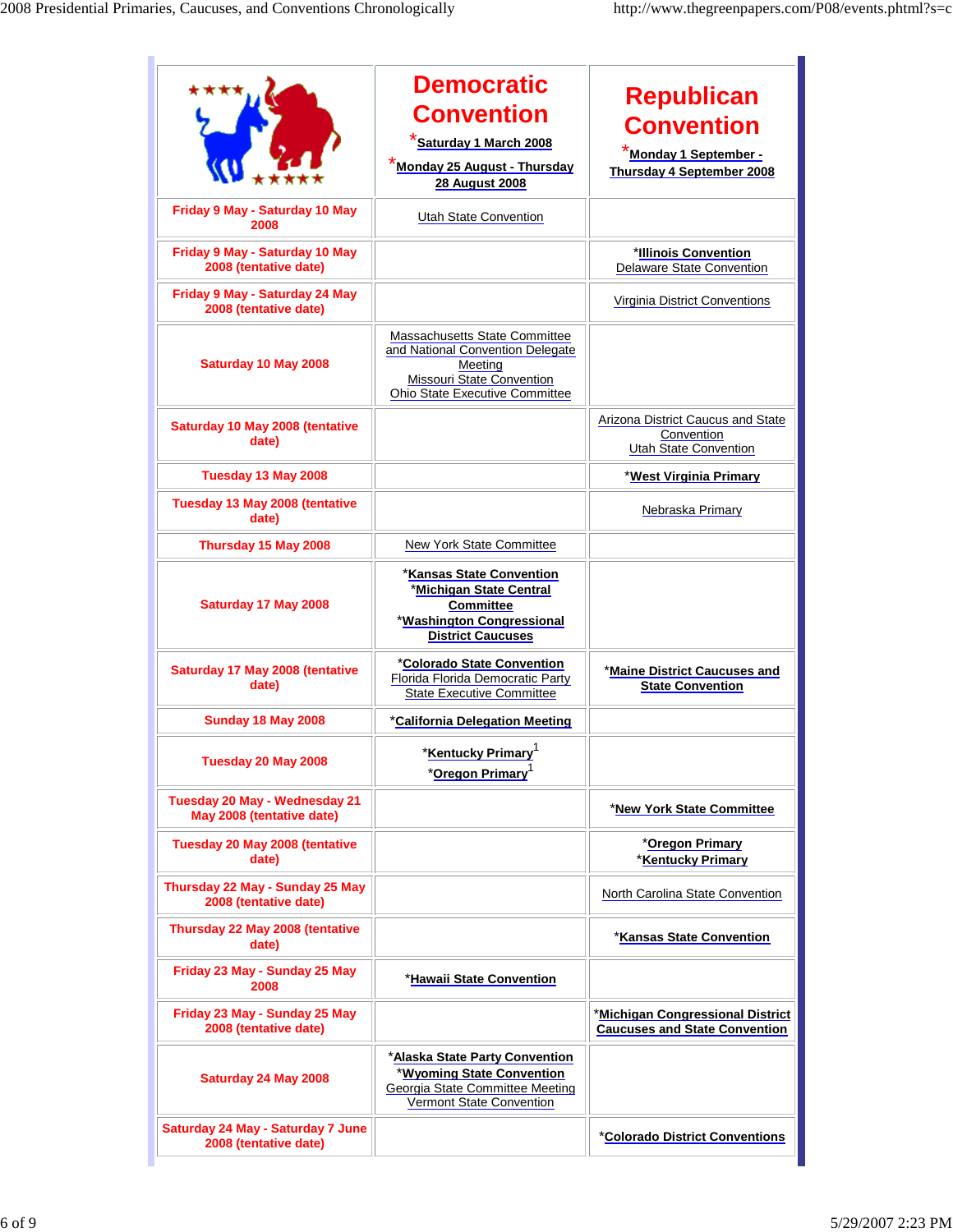|                                                              | <b>Democratic</b><br><b>Convention</b><br>Saturday 1 March 2008<br><b>*Monda<u>y 25 August - Thursday</u></b><br><b>28 August 2008</b> | Republican<br><b>Convention</b><br>Monday 1 September -<br><b>Thursday 4 September 2008</b> |
|--------------------------------------------------------------|----------------------------------------------------------------------------------------------------------------------------------------|---------------------------------------------------------------------------------------------|
| Saturday 24 May 2008 (tentative<br>date)                     |                                                                                                                                        | <b>Arkansas District Conventions</b>                                                        |
| Tuesday 27 May 2008 (tentative<br>date)                      | Idaho Non-binding Primary                                                                                                              | *Idaho Primary                                                                              |
| Friday 30 May - Saturday 31 May<br>2008 (tentative date)     |                                                                                                                                        | *Washington State Convention                                                                |
| Friday 30 May - Sunday 1 June<br>2008                        | Minnesota State Convention                                                                                                             |                                                                                             |
| Saturday 31 May 2008                                         | *Maine State Convention.                                                                                                               |                                                                                             |
| Saturday 31 May 2008 (tentative<br>date)                     | Mississippi State Convention                                                                                                           |                                                                                             |
| Sunday 1 June - Tuesday 10 June<br>2008                      | Nebraska County Conventions                                                                                                            |                                                                                             |
| Sunday 1 June 2008 (tentative<br>date)                       | *Puerto Rico Caucus <sup>1</sup>                                                                                                       |                                                                                             |
| Tuesday 3 June 2008                                          | *Montana Primary <sup>1</sup>                                                                                                          |                                                                                             |
| <b>Tuesday 3 June 2008 (tentative</b><br>date)               | *South Dakota Primary <sup>1</sup>                                                                                                     | *Montana Primary<br>*New Mexico Primary<br><b>South Dakota Primary</b>                      |
| Thursday 5 June - Saturday 7 June<br>2008 (tentative date)   |                                                                                                                                        | <b>Texas State Convention</b>                                                               |
| Friday 6 June - Saturday 7 June<br>2008                      | *Texas State Convention                                                                                                                |                                                                                             |
| Friday 6 June - Saturday 7 June<br>2008 (tentative date)     |                                                                                                                                        | *Pennsylvania State Committee<br>Virginia State Conventions                                 |
| Friday 6 June - Sunday 8 June<br>2008 (tentative date)       |                                                                                                                                        | *Hawaii State Convention                                                                    |
| <b>Saturday 7 June 2008</b>                                  | Virginia State Convention<br>Vermont National Convention<br>Delegate Meeting<br>Pennsylvania State Committee                           |                                                                                             |
| <b>Saturday 7 June 2008 (tentative</b><br>date)              |                                                                                                                                        | *Minnesota State Convention<br>*Colorado State Convention                                   |
| Sunday 8 June 2008                                           | *Washington State Convention<br>Montana State Convention                                                                               |                                                                                             |
| Sunday 8 June 2008 (tentative<br>date)                       | Puerto Rico Democratic Assembly                                                                                                        |                                                                                             |
| Monday 9 June - Tuesday 10 June<br>2008 (tentative date)     |                                                                                                                                        | *Indiana State Convention                                                                   |
| Thursday 12 June - Saturday 14<br><b>June 2008</b>           | *Idaho State Convention                                                                                                                |                                                                                             |
| Thursday 12 June - Saturday 14<br>June 2008 (tentative date) |                                                                                                                                        | Idaho State Convention<br>*Montana State Convention                                         |
| Friday 13 June 2008                                          | <b>Wisconsin State Convention</b>                                                                                                      |                                                                                             |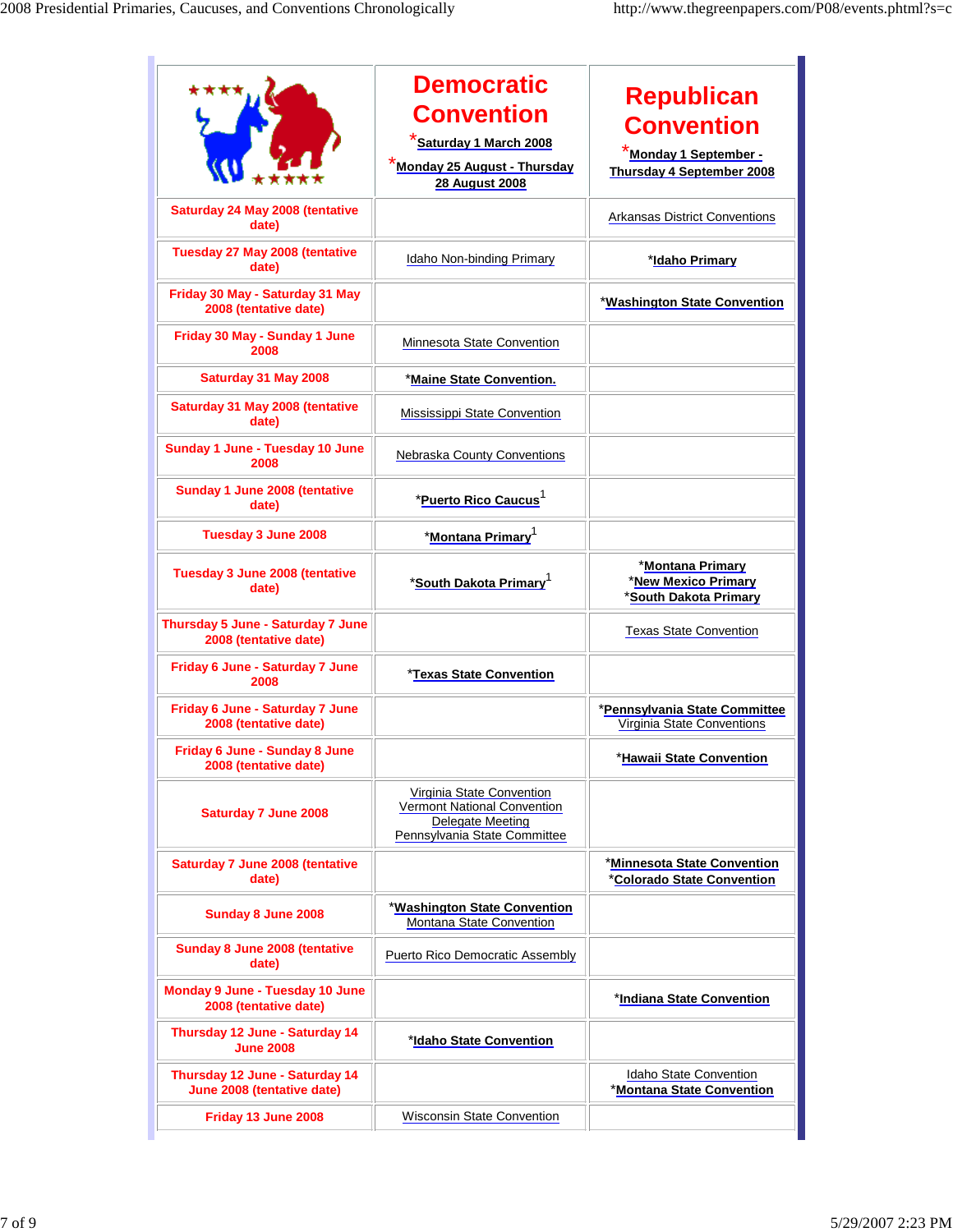|                                           | <b>Democratic</b><br><b>Convention</b><br><b>Saturday 1 March 2008</b><br>Monday 25 August - Thursday<br><b>28 August 2008</b> | Republican<br><b>Convention</b><br>Monday 1 September -<br>Thursday 4 September 2008 |
|-------------------------------------------|--------------------------------------------------------------------------------------------------------------------------------|--------------------------------------------------------------------------------------|
| Friday 13 June 2008 (tentative<br>date)   |                                                                                                                                | *Iowa State Convention District<br><b>Caucuses</b>                                   |
| Saturday 14 June 2008                     | *Iowa State Convention<br>Kentucky State Convention<br>West Virginia State Democratic<br><b>Executive Committee</b>            |                                                                                      |
| Saturday 14 June 2008 (tentative<br>date) |                                                                                                                                | *Iowa State Convention<br><b>Arkansas State Convention</b>                           |
| Thursday 19 June 2008 (tentative<br>date) | <b>Rhode Island State Executive</b><br>Committee                                                                               |                                                                                      |
| Friday 20 June 2008 (tentative<br>date)   | South Dakota State Party Central<br>Committee                                                                                  |                                                                                      |
| Saturday 21 June 2008                     | Indiana State Convention<br>*Nebraska State Convention<br>North Carolina State Convention<br>Oregon State Convention           |                                                                                      |
| Saturday 21 June 2008 (tentative<br>date) | New Jersey State Committee                                                                                                     |                                                                                      |
| Saturday 28 June 2008 (tentative<br>date) |                                                                                                                                | *Nebraska State Convention                                                           |
| <b>August 2008</b>                        | Unassigned To be determined                                                                                                    |                                                                                      |

## \* **Major event or National Convention delegates allocated.**

<sup>1</sup> Democratic Party's "First Determining Step" of the delegate selection process.

Notes: **Saturday 1 March 2008**: Democratic unpledged delegates are automatically selected.

Last Modified: Fri Jun 29 2007 12:23:25 GMT-0700 (Pacific Daylight Time)

Election - Primary, Caucus, and Convention Home

Presidential Hopefuls

**States Alphabetically**  Events Chronologically **Major Events Chronologically** 

Democratic "First Determining Step" Chronologically

 Chronological Cumulative Allocation of Delegates Weekly Delegate Distribution and Availability

Delegate Allocation

Democratic Quick Reference -- Republican Quick Reference Democratic Detailed Delegate Allocation -- Republican Detailed Delegate Allocation

Democratic Delegate Selection and Voter Eligibility -- Republican Delegate Selection and Voter Eligibility

Primaries at a Glance

**Documentation** 

 Historical Analysis of the Presidential Nominating Process Historical Analysis of the apportionment of delegate votes at the National Conventions of the two major parties Primary/Caucus/Convention Glossary